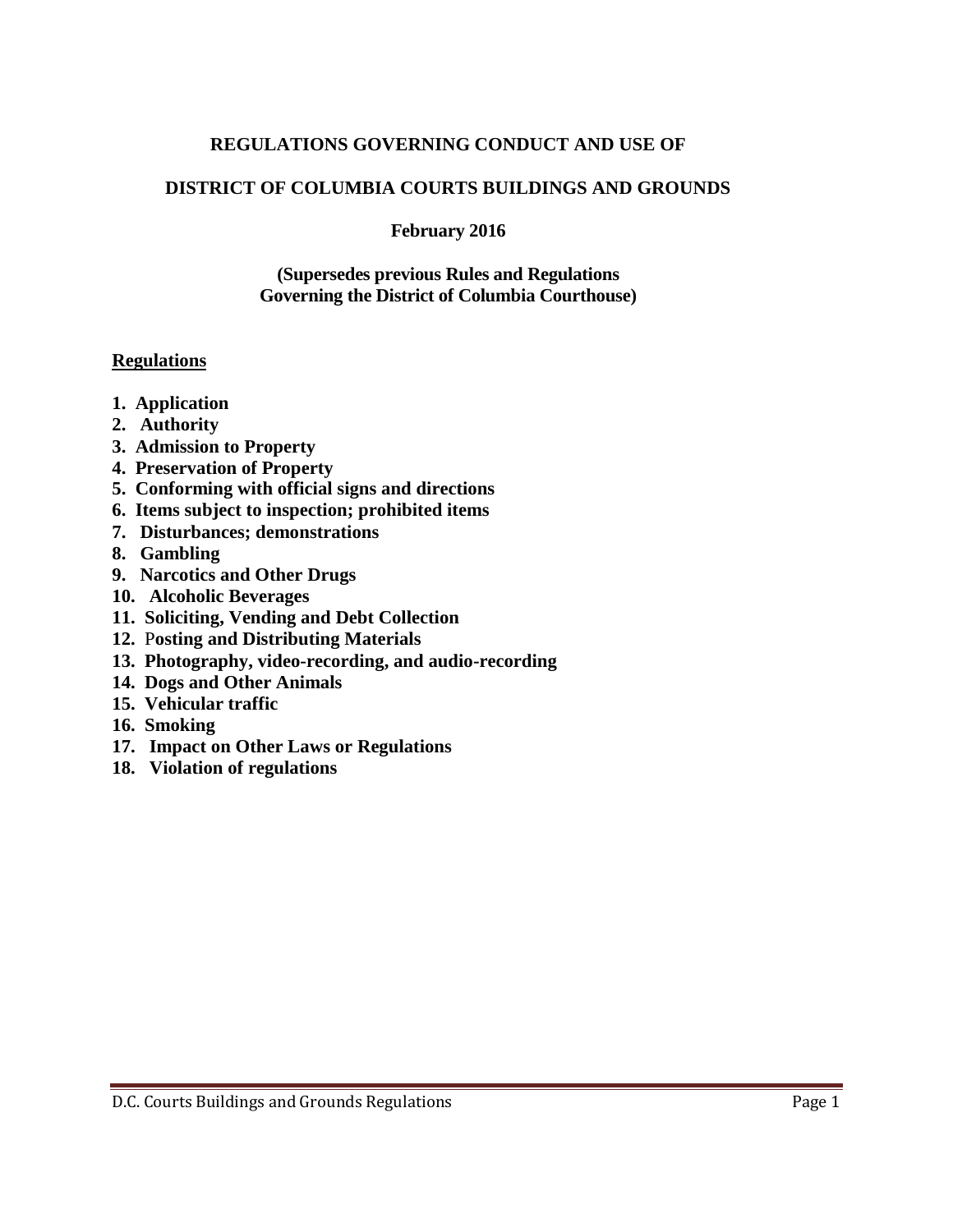#### **Regulation 1. Application**.

 (a) Except as provided in subsection (b), these regulations apply to all persons entering into or on District of Columbia Courts property.

 (b) These regulations apply to property leased by the D.C. Courts to the extent they are consistent with the property rules and contractual terms governing the leased space.

 (c) For purposes of these regulations, District of Columbia Courts property comprises the buildings and grounds under the custody and control of the D.C. Courts pursuant to D.C. Code § 11-1742(a), encompassing:

(1) The H. Carl Moultrie Courthouse, bounded by Indiana Avenue, N.W.,  $6<sup>th</sup>$  Street, N.W., C Street, N.W. and the Henry Daly Building at 300 Indiana Avenue, N.W, including the contiguous sidewalks and grounds,

 (2) The Historic Courthouse of the Court of Appeals, and Buildings A, B, and C within United States Reservation 7 conveyed to the District of Columbia by Transfer of Jurisdiction on Feb. 6, 1970, S.O. 69-153 (File No. 10654) at Book 139, bounded by  $4<sup>th</sup>$  and  $5<sup>th</sup>$  Streets, N.W., and Indiana Avenue and F Street, N.W., including the contiguous sidewalks and grounds, but with the exception of the building housing the U.S. Court of Military Appeals (now the U.S. Court of Appeals for the Armed Forces), and the property conveyed to the National Law Enforcement Officers Memorial Fund pursuant to the Transfer of Jurisdiction from the District to the Department of Interior on January 14, 1994, S.O. 90-354 (File No. 7739) at Book 187, Page 79 (Memorial) and Pub. L. 106-492 (2000) (Museum), and

(3) Property leased by the District of Columbia Courts for the purpose of housing court operations.

 (4) For purposes of these regulations, "contiguous sidewalks and grounds" include the sidewalks, plazas and unpaved areas within the grounds of D.C. Court buildings but do not include sidewalks on the perimeter of the grounds that are indistinguishable from other public sidewalks in the city.

 (d) Posting requirement. These regulations shall be posted in a public place in each court building and shall be made reasonably available to the public in writing.

**Regulation 2. Authority.** Pursuant to the authority vested in the Joint Committee on Judicial Administration and the Executive Officer under D.C. Code §§ 11-1701(b)(9) and (d) and 11- 1742(a), these regulations are promulgated for the protection of the D.C. Courts buildings and grounds and of individuals and property in the buildings and on the grounds, and for the maintenance of suitable order and decorum within the buildings and grounds.

### **Regulation 3. Admission to Property.**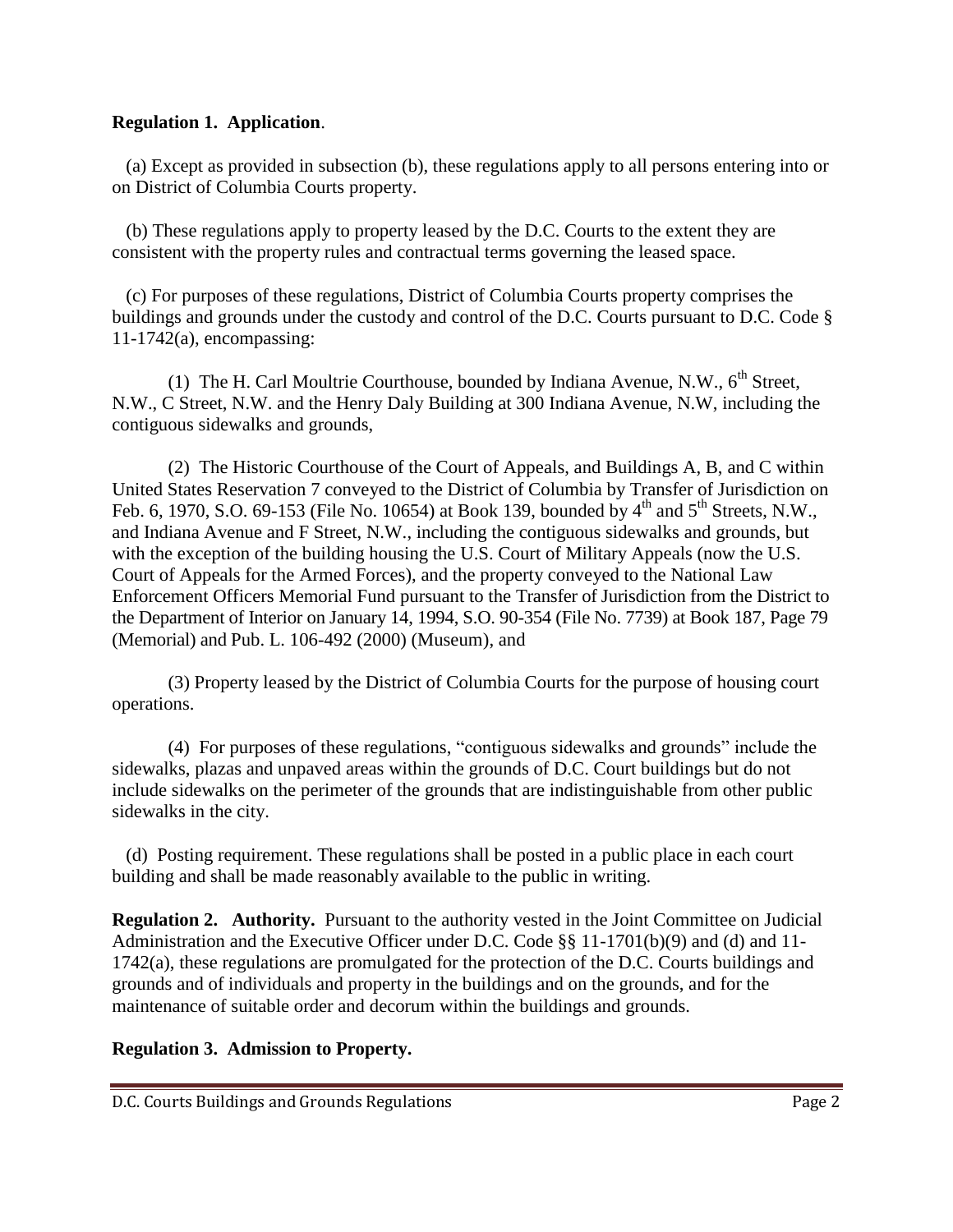(a) Except for the purpose of filing papers or as otherwise permitted, Special Security Officers shall close the Court buildings to the public during other than normal working hours.

 (b) Special Security Officers may close Court buildings to the public during working hours only when situations require this action to provide for the safety or security of persons or property, or for the orderly conduct of court business. The decision to close a court building shall be made only after consultation with or notice to the Executive Officer and the respective Chief Judge.

 (c) When a Court building or a portion thereof is closed to the public, Special Security Officers shall restrict admission to the property, or the affected portion, to authorized persons who must register upon entry to the property and must, when requested, display government or other identifying credentials to Special Security Officers or other authorized individuals when entering, leaving or while on the property.

## **Regulation 4. Preservation of Property.**

All persons entering in or on D.C. Courts property are prohibited from –

- (a) Improperly disposing of rubbish on property;
- (b) Willfully destroying or damaging property;
- (c) Stealing property;
- (d) Creating any hazard on property to persons or things; and

 (e) Throwing articles of any kind from or at a building or the climbing upon statues, fountains or any part of the buildings.

**Regulation 5. Conforming with official signs and directions.** Persons on D.C. Courts property must at all times comply with official signs of a prohibitory, regulatory or directory nature and with the lawful direction of the Chief Security Officer, United States Marshal, Special Security Officers and other authorized individuals.

# **Regulation 6. Items subject to inspection; prohibited items.**

 (a) The D.C. Courts may, at their discretion, inspect packages, briefcases and other containers in the immediate possession of visitors, employees or other persons arriving on, working at, visiting, or departing from D.C. Courts property.

 (b) No person entering or while on D.C. Courts property may possess any firearms or other dangerous weapons (unless specifically authorized by law), knives, explosives, incendiary devices, items intended to be used to fabricate an explosive or incendiary device, dangerous liquids, illegal controlled substances, or illegal drug paraphernalia. Items such as letter openers,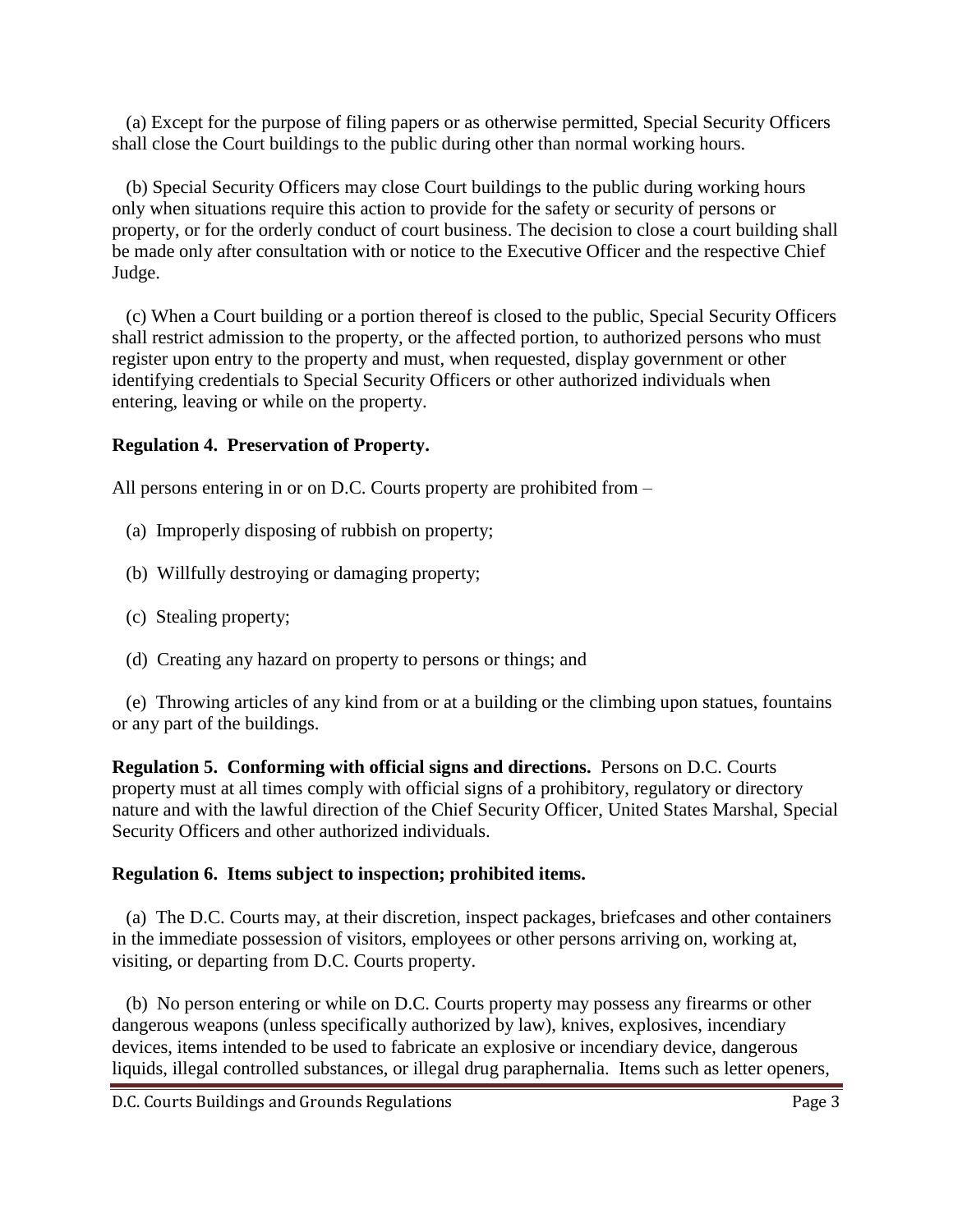scissors, screwdrivers, or any item that can be used as a weapon are also prohibited. Cameras and recording devices are allowed only as provided in Regulation 13. Any person who attempts to bring illegal items into a court building is subject to arrest and prosecution. Conviction carries penalties of fines, imprisonment, or both.

## **Regulation 7. Disturbances; demonstrations.**

All persons entering in or on D.C. Courts property are prohibited from exhibiting conduct that –

(a) Creates loud or unusual noise or a nuisance;

 (b) Unreasonably obstructs the usual use of entrances, foyers, lobbies, courtrooms, corridors, offices, elevators, stairways, or parking lots;

 (c) Otherwise impedes or disrupts the performance of official duties by government employees;

 (d) Prevents the general public from obtaining the services provided on the property in a timely manner; or

 (e) Constitutes a demonstration. The term "demonstration" includes demonstrations, picketing, speechmaking, marching, holding vigils or religious services and all other like forms of conduct that involve the communication or expression of views or grievances, engaged in by one or more persons, the conduct of which is reasonably likely to draw a crowd or onlookers. The term does not include casual use by visitors or tourists that is not reasonably likely to attract a crowd or onlookers.

# **Regulation 8. Gambling.**

(a)Except for the vending or exchange of chances by licensed blind operators of vending facilities for any lottery set forth in a District of Columbia law and authorized by Section 2(a)(5) of the Randolph-Sheppard Act (20 U.S.C. § 107 et seq.), all persons entering in or on D.C. Courts property are prohibited from operating gambling devices; conducting a lottery or pool; or selling or purchasing numbers tickets.

 (b) This provision is not intended to prohibit prize drawings for personal property at otherwise permitted functions on D.C. Courts property, provided that the game or drawing does not constitute gambling per se. Gambling per se means a game of chance where the participant risks something of value for the chance to gain or win a prize.

**Regulation 9. Narcotics and Other Drugs.** Except in cases where the drug is being used as prescribed for a patient by a licensed physician, or the drug or narcotic is lawfully transported into the courthouse to be used as evidence in a civil or criminal proceeding, all persons entering in or on D.C. Courts property are prohibited from –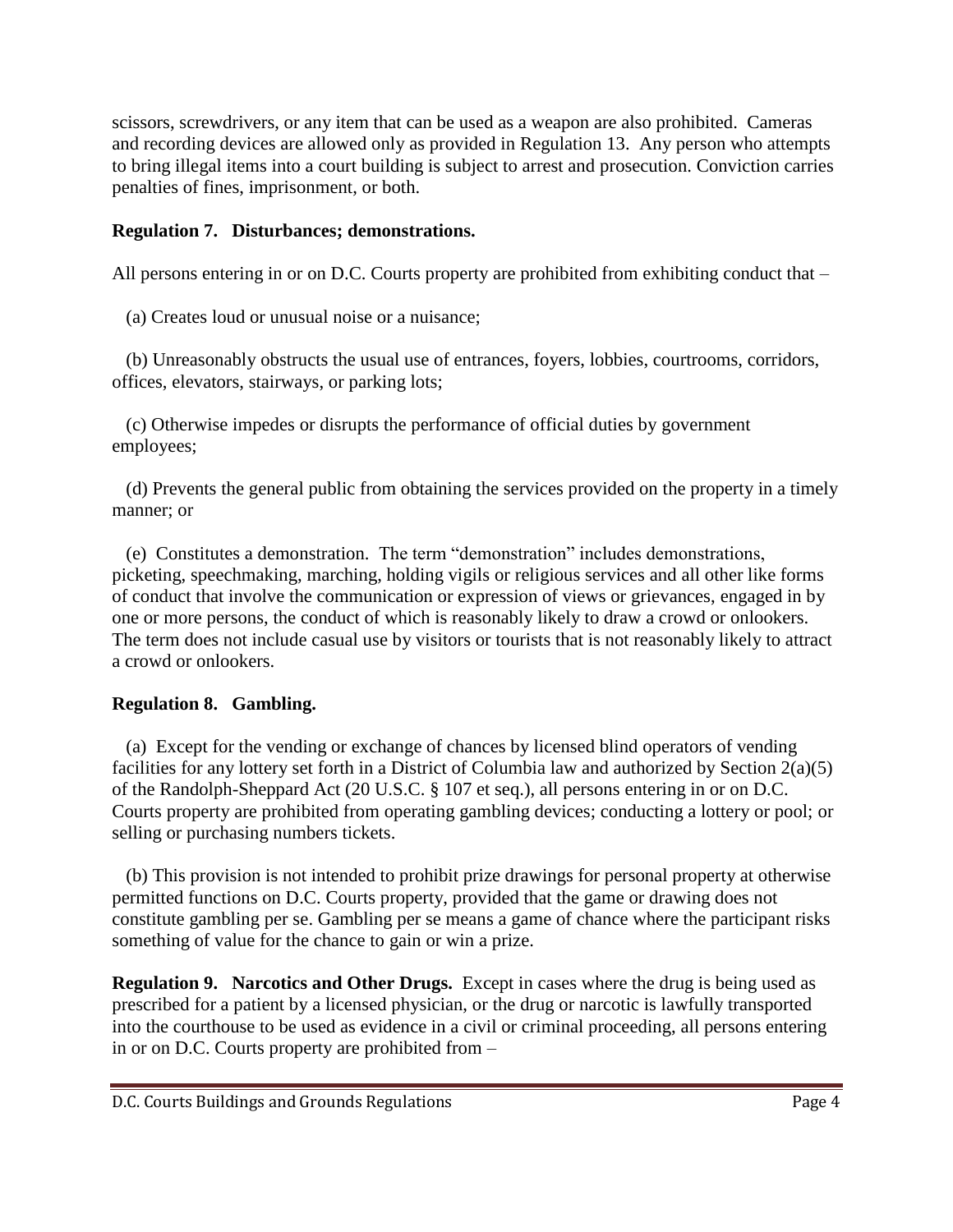(1) Being under the influence, using or possessing any narcotic drugs, hallucinogens, marijuana, barbiturates, or amphetamines; or

 (2) Operating a motor vehicle on the property while under the influence of alcoholic beverages, narcotic drugs, hallucinogens, marijuana, barbiturates, or amphetamines.

**Regulation 10. Alcoholic Beverages.** In accordance with the Courts' Alcoholic Beverage Use Policy, except where the Chief Judge or the Executive Officer has granted an exemption for the use and consumption of alcoholic beverages, all persons entering in or on D.C. Courts property are prohibited from being under the influence of or consuming alcoholic beverages.

**Regulation 11. Soliciting, Vending and Debt Collection**. All persons entering in or on D.C. Court property are prohibited from soliciting and receipt of alms (including money and nonmonetary items) or commercial or political donations, vending merchandise of all kinds, displaying or distributing commercial advertising, collecting signatures on petitions, polls or surveys or collecting private debts, except for national or local drives for funds for welfare, health or other purposes as authorized by the Executive Officer.

**Regulation 12.** P**osting and Distributing Materials.** All persons entering in or on D.C. Courts property are prohibited from –

(a) Posting or affixing materials, such as pamphlets, handbills, signs or flyers, on bulletin boards or elsewhere on D.C. Courts property, except as authorized in Regulation 11, or when these displays are conducted as part of authorized Court activities; and

 (b) Distributing materials, such as pamphlets, handbills, signs or flyers, unless conducted as part of authorized Court activities, or as otherwise authorized by the Executive Officer or his or her designee.

# **Regulation 13. Photography, video-recording, and audio-recording**.

 (a) Except as provided in subsection (b) or (c) of this Regulation, or by official court reporters or court personnel in the performance of their official duties, the taking of photographs, videorecording, and audio-recording are prohibited within D.C. Courts buildings. Prohibited photography, video-recording, and audio-recording includes use of cellular telephones and other electronic devices, such as personal assistant devices or palm notepads with built-in features enabling the device to take photographs, or make audio- or video-recordings.

 (b) The taking of photographs, video-recording, or audio-recording in any judicial chambers shall be permitted only with the knowledge and consent of the judicial officer in charge of such chambers and of the person or persons photographed. The taking of photographs, videorecording or audio-recording in any other office or courtroom shall be permitted only with the knowledge and consent of the official or person in charge of such office and of the person or persons photographed and with the authorization of the Executive Officer or the respective Chief Judge, or the designee of either.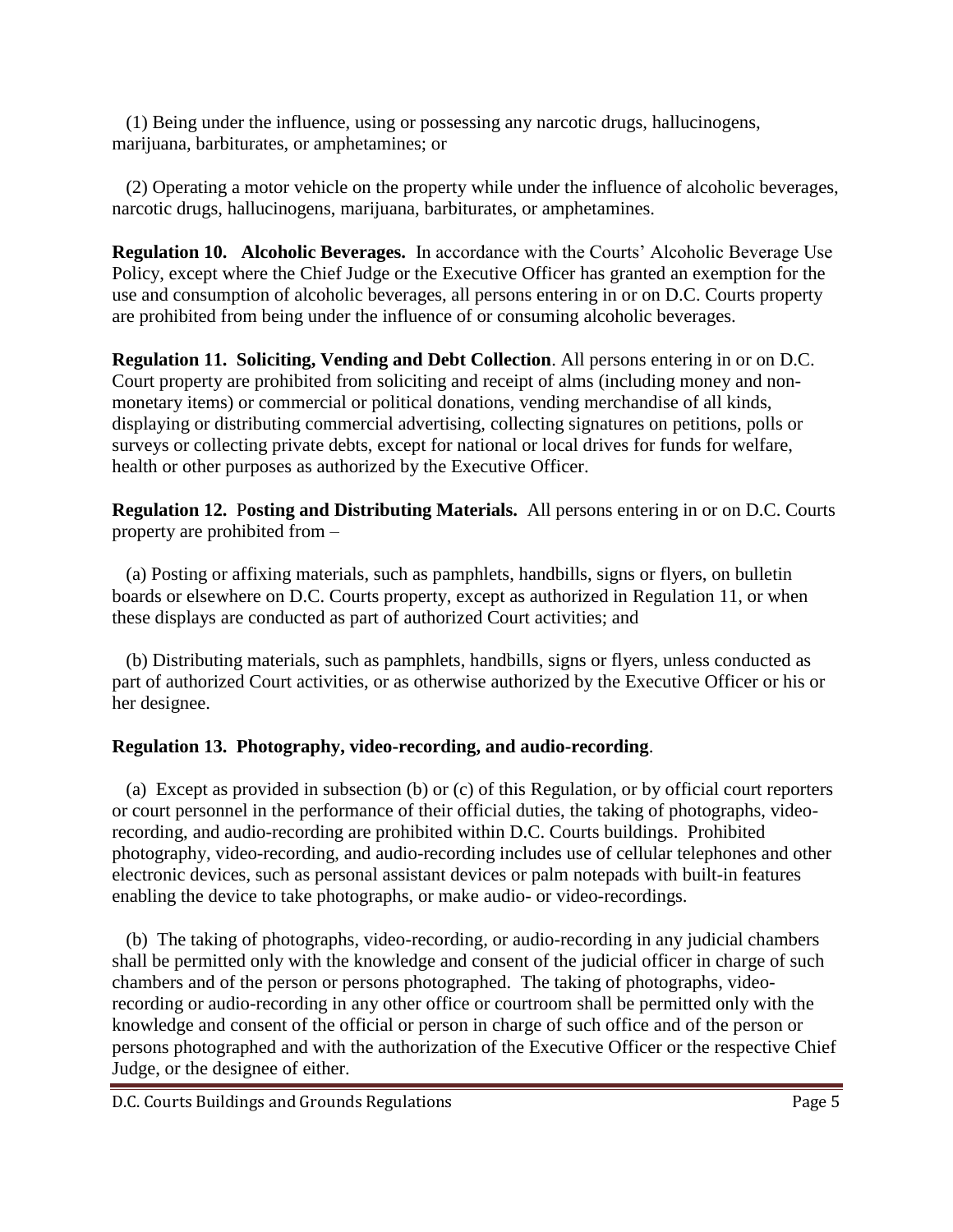(c) Courtroom security video recordings.

(1) Courtroom security video recordings may be made on a continuous and uninterrupted basis.

(2) The Chief Judge of the court in which the recording is made, or his or her designee, is vested with the authority to release a courtroom security video for security purposes only. Requests for release of courtroom security video shall be by motion to the Chief Judge.

(3) In the event of a security incident, immediate release of a courtroom security video recording for law enforcement purposes may be determined to be necessary by the Chief Security Officer of the District of Columbia Courts, or his or her designee, with the approval of the Chief Judge, if feasible. If approval of the Chief Judge has not been obtained, the Chief Judge must be notified of such release.

(4) Courtroom security video recordings are to be used solely for security purposes, and shall be treated as confidential except as provided herein.

(5) Court security cameras may not be used for audio recording.

**Regulation 14. Dogs and Other Animals.** No person may bring a dog or other animal into a D.C. Courts building for other than official purposes. However, a disabled person may bring a service animal assisting or being trained to assist that individual.

**Regulation 15. Vehicular traffic.** All vehicle drivers entering or while on D.C. Courts property –

(a) Must drive in a careful and safe manner at all times;

 (b) Must comply with the signals and directions of Special Security Officers or other authorized individuals;

(c) Must comply with all posted traffic signs;

 (d) Are prohibited from blocking entrances, driveways, walks, loading platforms, or fire hydrants; and

 (f) Are prohibited from parking on D.C. Courts property without a permit. Parking without authority, parking in unauthorized locations or in locations reserved for other persons, or parking contrary to the direction of posted signs is prohibited. Vehicles parked in violation, where warning signs are posted, are subject to removal at the owner's risk and expense. The D.C. Courts may take as proof that a motor vehicle was parked in violation of these regulations or directives as prima facie evidence that the registered owner was responsible for the violation.